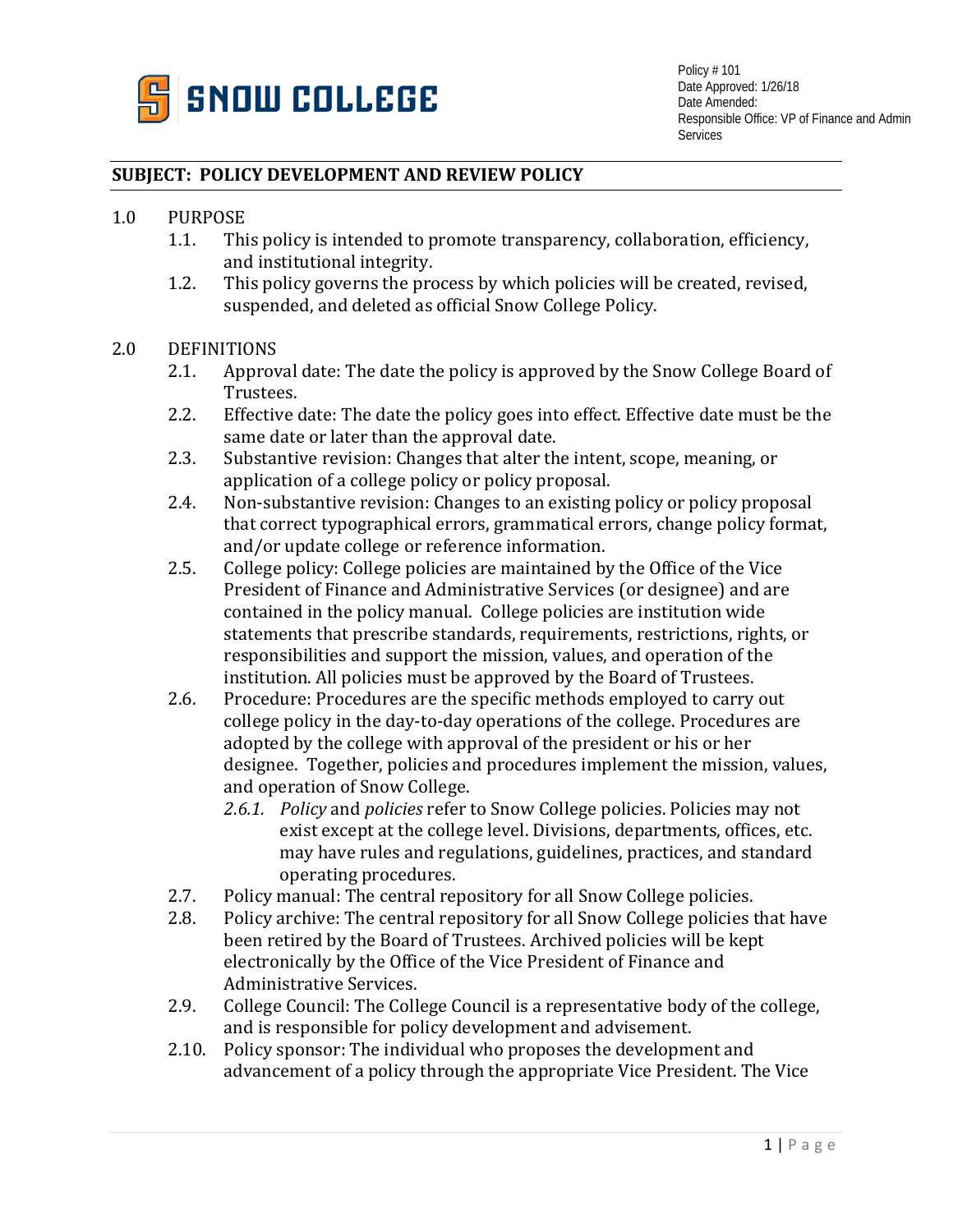

President then assists the policy sponsor throughout the college policy approval process.

- 3.0 POLICY
	- 3.1. The Board of Regents has delegated authority to the college president to establish college policies, subject to the approval of the Board of Trustees (Board of Regents policy R220, Section 4.4). The Board of Trustees shall consult and advise the president generally and approve or disapprove policy proposals.
	- 3.2. Snow College policies are the official policies of the college. Unless expressly stated otherwise, they are binding on all college employees, students, and persons visiting or using the facilities or resources of Snow College. Policies exist with the following hierarchy of authority:
		- 1) Federal and state statutes, regulations, and court rulings
		- 2) Board of Regents policies
		- 3) Snow College policies
		- 4) Division, office, department, and program guidelines, practices, and standard operating procedures.
		- 3.2.1. In the event of a conflict between documents at different levels in the hierarchy of authority, the higher-level authority governs, and the subordinate, lower-level document must be read consistently with the higher authority and must be revised to that effect. Moreover, guidelines, practices, standard operating procedures, forms, checklists, protocols, criteria, deadlines, or any other means of implementing or complying with a college policy must be consistent with the college policy.
		- 3.2.2. In the event of conflicting college policies, the College Council will determine which policy or policies must be revised or deleted through a policy approval process to resolve the conflict. In the absence of a determination of the College Council, the most recently approved policy governs.
		- 3.2.3. In the event of a disagreement on interpretation, implementation, and/or compliance with a specific policy, the president, in consultation with the College Council, makes the final decision.
	- 3.3. Alleged violations, misinterpretations, or misapplications of college policies may be addressed in accordance with college policies and federal and Utah state law.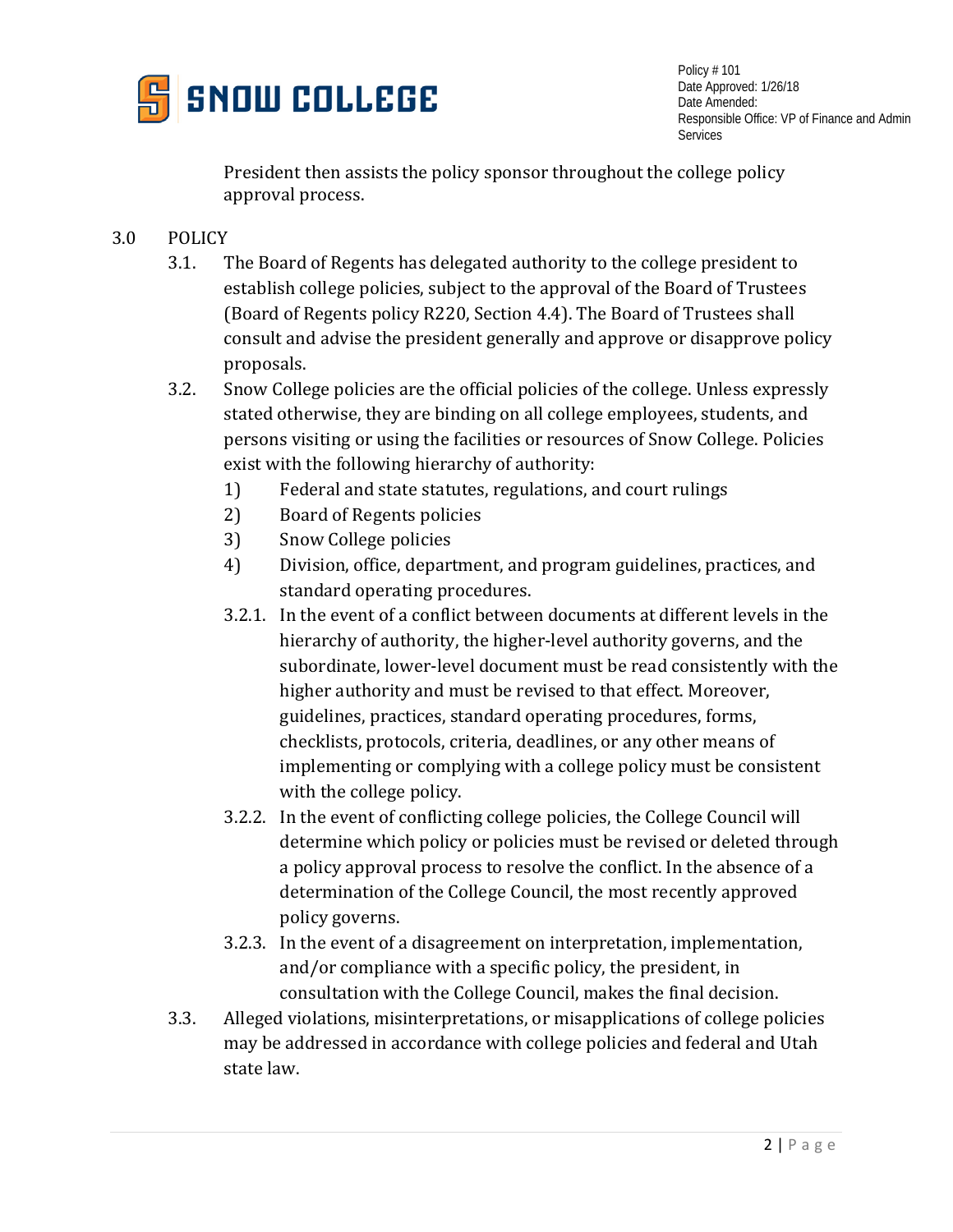

- 3.4. Polices shall be enforced beginning on the effective date as established by Board of Trustees action. Policies shall not be enforced retrospectively unless mandated by law.
- 3.5. All sections of college policy have the weight of policy and must be interpreted accordingly.
- 4. PROCEDURES
	- 4.1. Policy approval process: College policies adopted after the enactment of this policy must be approved through the following approval process. New policies, substantive revisions of existing policies, and deletions of existing policies must all follow this process. Any college employee, entity, or student may make recommendations regarding college policy and become a policy sponsor.
		- 4.1.1. To facilitate the policy approval process, a proposed policy or a proposed revision shall comply with established formatting standards and include the use of the following sections: purpose, definitions, policy, procedures. Additional sections may be added as needed. Contact the Office of the Vice President of Finance and Administrative Services to obtain a copy of the official policy template.
		- 4.1.2. Policy proposals must contain the policy in its entirety (i.e., the entire text of a proposed policy, the entire text of an existing college policy and all proposed revisions, or the entire text of an existing college policy being proposed for deletion). Policy proposals may contain supporting documentation to aid the individuals and entities that are reviewing and approving the proposal.
		- 4.1.3. Proposals for policy revision may encompass the entire text of a policy or may be limited in scope to specific sections or parts.
		- 4.1.4. Proposals for policy revision must use strikethrough for deletions of existing language and underline for additions to existing language. In cases where extensive revisions are proposed, two documents are required: one document containing the proposed policy language with no revision marks, and one document containing the existing policy language with strikethrough and underline showing the proposed deletions and additions, respectively.
		- 4.1.5. Policy proposals do not have the weight of policy and will not be implemented prior to the effective date established by the Board of Trustees.
	- 4.2. Proposal of a new policy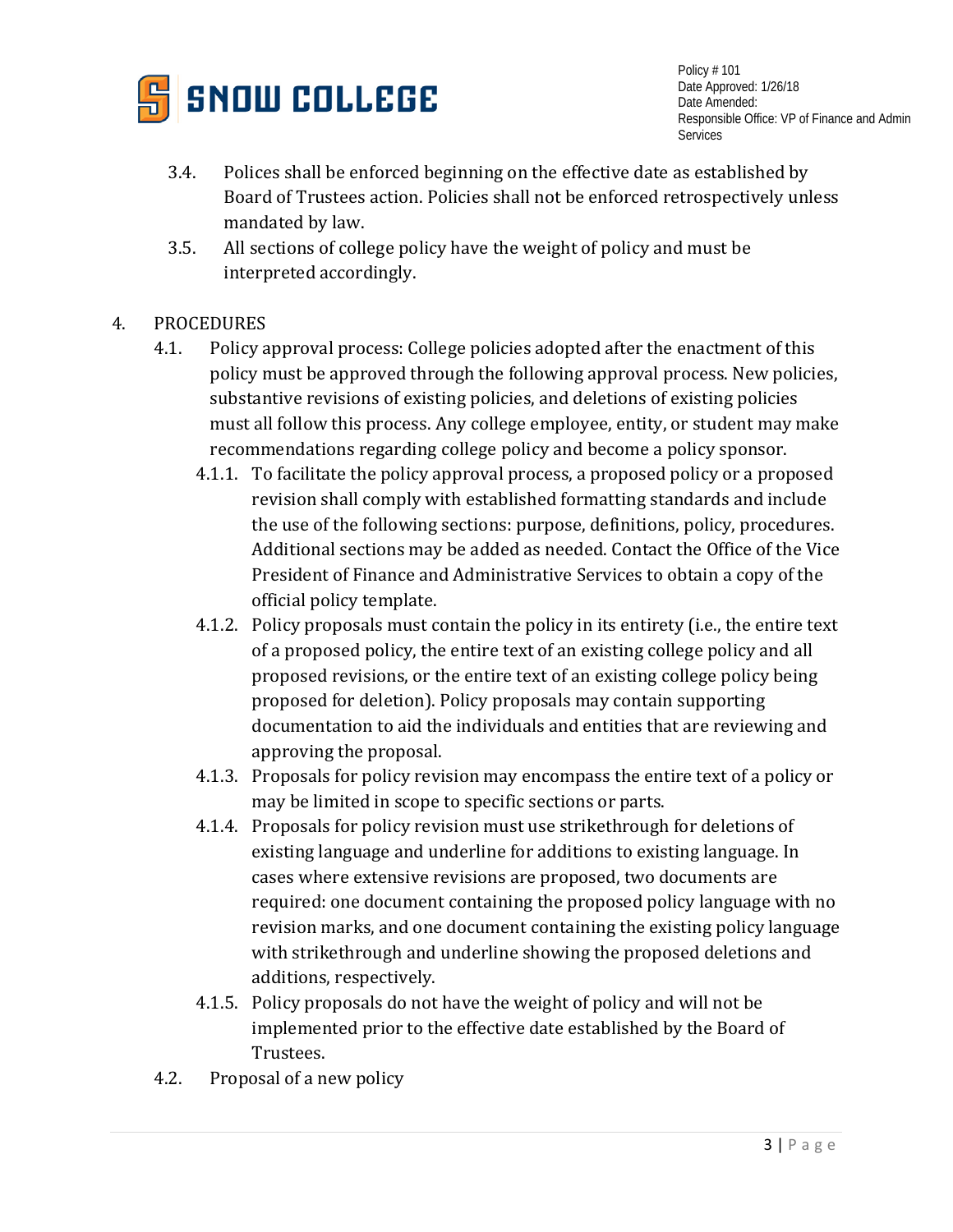

- 4.2.1. Upon fulfillment of the above requirements, the policy proposal will then be taken to a vice president where a determination will be made as to whether or not the proposed policy is appropriate and necessary.
- 4.3. Legal review
	- 4.3.1. The vice president under which the proposed policy would fall will send the proposed policy to college legal counsel for initial review.
- 4.4. College Council Review
	- 4.4.1. Once reviewed by college legal counsel, the proposed policy will be submitted to the College Council. The College Council will review the proposed policy and make one of two recommendations:
		- 4.4.1.1. If no substantive revisions are necessary, College Council will recommend that the proposed policy be sent out for 30-day campus review. (See 4.5)
		- 4.4.1.2. If substantive revisions are necessary, the proposed policy will be sent back to the policy sponsor for revision. Upon making the recommended changes, the policy sponsor may resubmit the proposed policy to College Council for review.
- 4.5. Thirty-Day Review
	- 4.5.1. Upon receiving approval by College Council, the appropriate vice president shall send the proposed policy to faculty and staff at large for review.
	- 4.5.2. College employees shall have thirty days to review and provide the policy sponsor and the College Council with written feedback.
- 4.6. Second Review by College Council
	- 4.6.1. College Council will review comments from the thirty-day review and either:
		- 4.6.1.1. Approve the proposed policy without substantive revisions suggested from the comments received during the review period, or
		- 4.6.1.2. If substantive revisions are necessary, the proposed policy will be sent back to the policy sponsor for revision. Upon making the recommended changes, the policy sponsor shall send the proposed policy for another thirty-day review by the faculty and staff at large.
			- 4.6.1.2.1. The proposed policy must continue this process until it is deemed that no additional substantive revisions are required.
- 4.7. Second Legal Review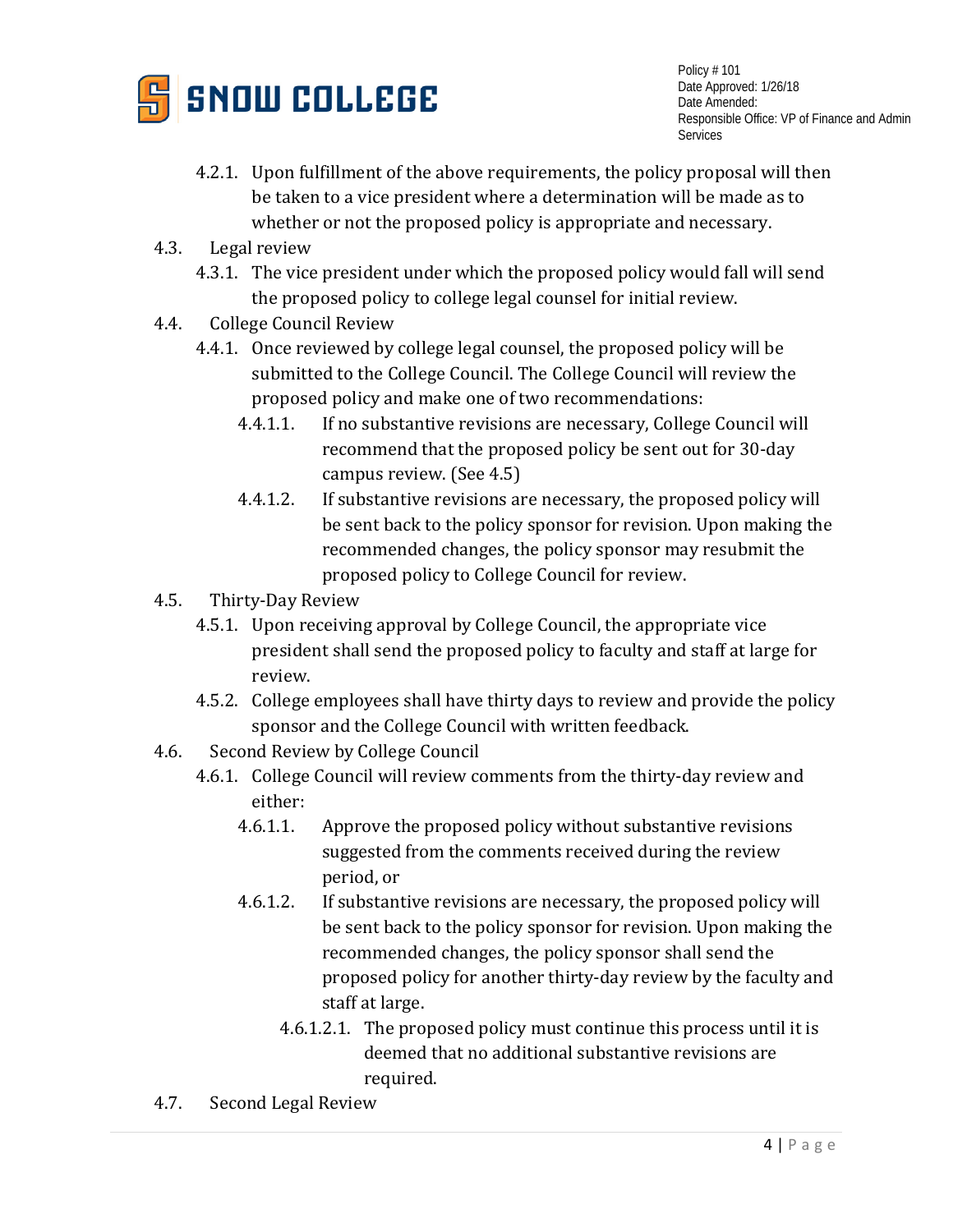

- 4.7.1. If deemed necessary by legal counsel after the preliminary legal review, the proposed policy may be subject to a second legal review.
- 4.7.2. The appropriate vice president shall send the proposed policy to legal counsel for final review or prepare the proposed policy for trustee approval, whichever action is deemed appropriate.
- 4.7.3. If changes are made by legal counsel, the policy shall return to college council for additional review.
- 4.8. Review by Board of Trustees
	- 4.8.1. The president or designee shall present the policy proposal to the Board of Trustees for its review and may withdraw it at any time prior to a vote on the policy proposal. The Board of Trustees shall consult and advise the president generally and (a) approve or (b) disapprove policy proposals.
	- 4.8.2. If the Board of Trustees disapproves a policy proposal that would likely be approved with non-substantive revisions, the president may (a) make the non-substantive revisions at the Board of Trustees meeting and request approval of the revised policy proposal or (b) remand the policy proposal to the policy sponsor and to an appropriate stage of the approval process.
	- 4.8.3. If the Board of Trustees disapproves a policy proposal that would likely be approved with substantive revisions, the president may remand the policy proposal to the policy sponsor and to an appropriate stage of the approval process.
	- 4.8.4. The actions of the Board of Trustees shall be recorded in the minutes of that body.

## 5. REVIEW AND MAINTENANCE

- 5.1. Annually, the College Council will receive five-year policy reviews and recommendations for the continuation, revision, or archival of each policy.
- 5.2. The Office of the Vice President of Finance and Administrative Services shall maintain the policy manual as well as a policy archive. This office shall also facilitate the policy approval process and notify the college community of policy proposals that are approved by the Board of Trustees.
- 5.3. Printed versions of policies that occur in college handbooks, catalogs, etc., shall include a disclaimer that official college policies are located in the policy manual and are subject to change via the policy approval processes. College websites that contain policies shall link to the official policies in the policy manual instead of posting separate copies of policies.